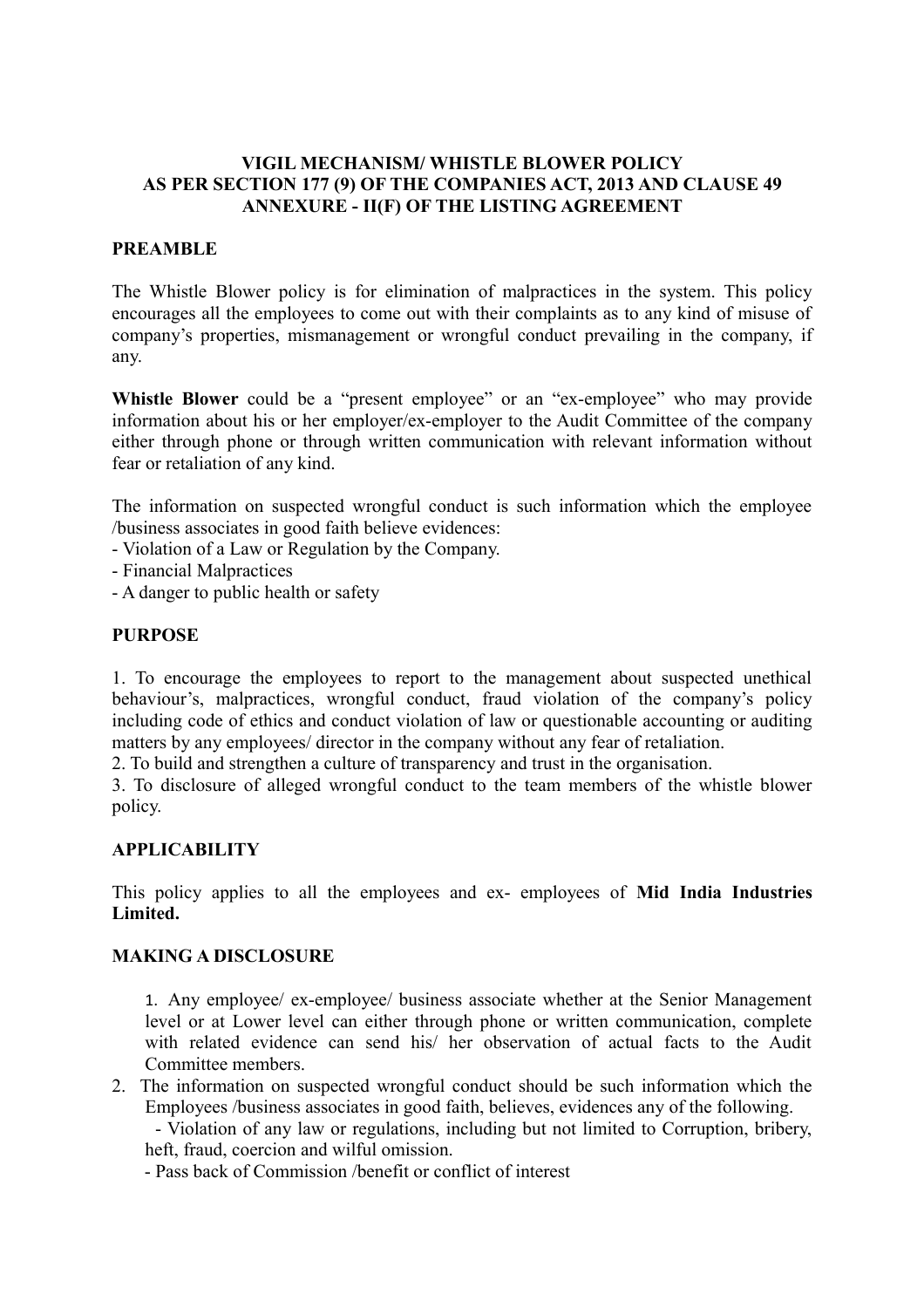- Procurement frauds.
- Mismanagement, Gross wastage or misappropriation of company funds /assets
- Manipulation of Company data / records.
- Stealing cash/ company assets; leaking confidential or proprietary information
- Unofficial use of Company's material/human assets
- Activities violating Company policies including Code of Ethics and Conduct
- A substantial and specific danger to public health and safety
- An abuse of authority
- An act of discrimination or sexual harassment.

The above list is only illustrative and should not be considered as exhaustive.

The Audit Committee of the Company will undertake to implement Whistle Blower Policy in the company as per Clause 49 1D of the Listing Agreement.

3. In an alleged wrongful conduct as mentioned above where involvement of Senior Management is observed, in that case the employees/business associates can directly contact Mr. Rakesh Kumar Jain, Independent Director, who will supervise the effective implementation of Whistle Blower Policy. In case if Mr. Rakesh Kumar Jain is unavailable at any given time and matter is very urgent, in such cases the employee/business associates may contact Mr. Shailendra Agrawal – Company Secretary & Compliance officer on telephone No. 0731-3255869 or email at csmidindia@gmail.com.

#### **DISCLOSURE INVESTIGATION**

The Audit Committee, after proper scrutiny, must investigate within 30 days upon receipt of complaint. They will ascertain the correctness and trueness of the complaint and shall recommend necessary corrective measures for the said complaint as follows:-

i). Closing the complaint if wrongful conduct remains largely unsubstantiated.

ii). If the complaint found correct on investigation, action against concerned persons be suggested.

iii) To overcome system weakness/making it more stringent recommending installation of other policies, codes or procedures.

Management, on the basis of the recommendation of the Audit Committee, shall take appropriate action immediately.

## **CONFIDENTIALITY**

Disclosure of wrongful conduct may be submitted on a confidential basis or may be submitted anonymously. Such disclosures will be kept confidential to the extent possible, convenient with the need to conduct an adequate investigation.

## **PROTECTION AGAINST VICTIMIZATION.**

No adverse action shall be taken against an employee or business associate in "knowing retaliation" who makes any good faith disclosure of suspect or wrongful conduct to the Audit **Committee** 

## **REPLY TO COMPLAINT ACTION TAKEN**